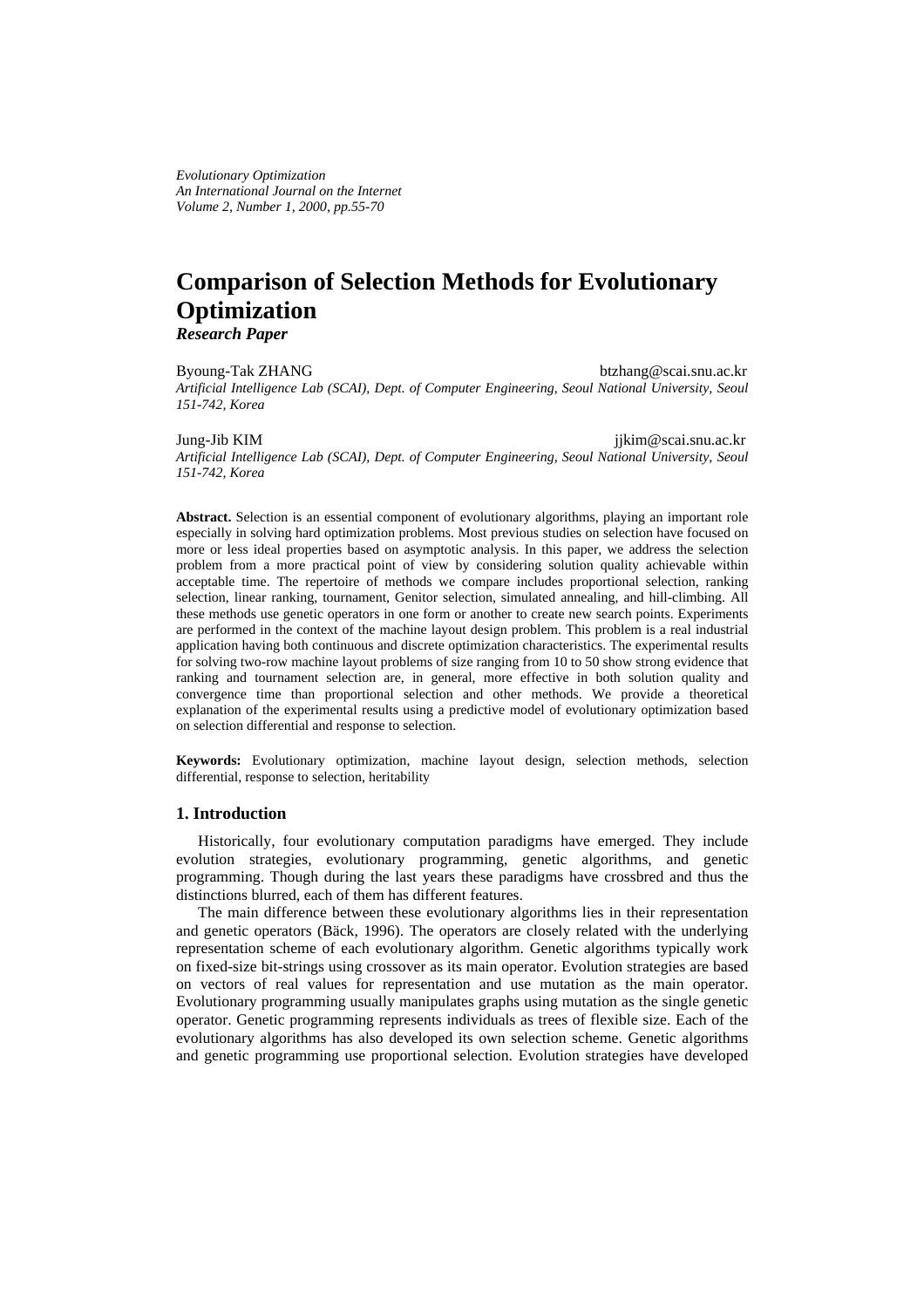various ranking-based selection schemes. Evolutionary programming is used usually with tournament selection.

Selection plays a major role in evolutionary algorithms since it determines the direction of search whereas other genetic operators propose new search points in an undirected way. The term selective pressure is usually used to denote the strength of selection to influence the directedness of the search. Whitley, 1989, argues that population diversity and selective pressure are the only two primary factors in genetic search and that the main problem consists in the inverse relation. Hard selection emphasizes exploitation of information gained so far and leads to high convergence speed. Soft selection, on the other hand, emphasizes genotypic diversity and explorative search behavior, leading to good convergence reliability. Characterization of the distinctive features of various selection methods is a prerequisite for effective application of evolutionary algorithms and for the design of new algorithms.

Several researchers have studied selection schemes. Goldberg and Deb, 1991, provide an analysis on the convergence time and growth ratio of several selection schemes. Introducing the term takeover time, they considered the sole effect of selection, eliminating the influence of other genetic operators such as crossover and mutation. Bäck and Hoffmeister, 1991, studied the connection between takeover time and genotypic diversity. By varying selective pressure on a set of test functions, they verified that slow convergence behaviors of some selection mechanisms have to do with large genotypic diversity. Mühlenbein and Schlierkamp-Voosen, 1993, were the first to use the population genetics terms such as selection differential, response to selection, and selection intensity which are measured as the change of the average fitness of the population. Based on these concepts they presented predictive models that allow the prediction of behavior of evolutionary algorithms. Blickle and Thiele, 1995, defined selection variance as the expected variance of the fitness distribution of the population after selection and made a mathematical analysis of tournament selection to predict the fitness values. For simplicity of theoretical analysis, most of these studies have considered more or less ideal problem settings.

The aim of this paper is to shed light on the performance characteristics of various selection methods in real-life problem solving situations. We compare the performance of major selection schemes in terms of solution quality and convergence time. The repertoire of selection methods compared here includes proportional selection, ranking selection, linear ranking, tournament, Genitor selection, simulated annealing, and hill-climbing. Our problem setting is practical in several points. First, we take into account the effect of crossover, mutation, and other factors for implementing specific selection mechanisms. Second, we compare the average performance of the methods under the usual termination condition, i.e., the optimization process halts if it either reaches the maximum generation or does not improve its fitness within a prespecified number of consecutive generations. In practice, time limit does not allow the entire population to converge to a single identical solution as required by theoretical measures such as takeover time. Third, we use the machine layout problem as a testbed for this comparative study. This problem provides a useful benchmark due to its importance in engineering design, scalability of problem complexity, and its characteristic as a mixed discrete and continuous optimization task (Zhang and Mühlenbein, 1995; Zhang et al., 1997).

The paper is organized as follows. Section 2 defines the machine layout problem. Section 3 describes the evolutionary optimization approach to this problem and presents the selection methods to be compared. Experimental results are given in Section 4. Section 5 compares the empirical results with those by theoretical analysis. The evolutionary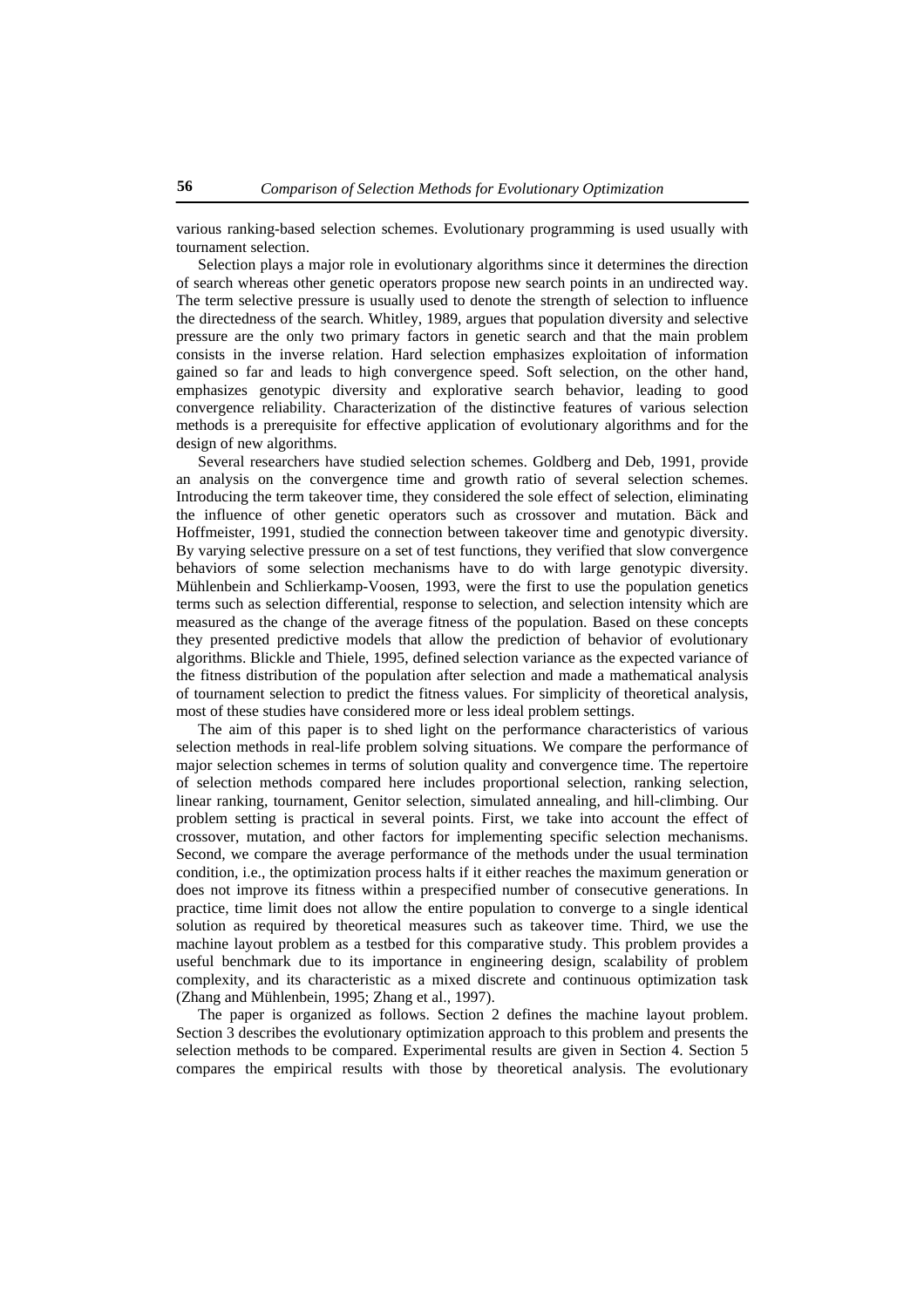dynamics of selection methods is analyzed by measuring the selection differential and the response to selection. Section 6 summarizes the results and their implications.

## **2. Machine Layout Design**

Machine layout design is concerned with arrangement of physical machines in a working area. This problem can be formulated as an optimization task in which the best facility layout is sought by optimizing some measure of performance, such as material handling costs, subject to some constraints (Francis, et al. 1992). Heragu and Kusiak, 1988, have formulated a multi-row machine layout problem as a general two-dimensional continuous space allocation problem. In many practical situations, however, the machines are arranged along well-defined rows and this problem can be viewed as discrete in one dimension and continuous in another dimension (Gen and Cheng, 1997).

Let  $x_i$  and  $y_i$  be the distances from the center of machine  $i$  to vertical and horizontal reference lines, respectively (Figure 1). Let the decision variable  $z_i$  be

$$
z_{ir} = \begin{cases} 1, & \text{if machine } i \text{ is allocated to row } r \\ 0, & \text{otherwise.} \end{cases}
$$
 (1)

The multi-row machine layout problem with unequal area can be formulated as a mixedinteger programming problem:

$$
\min \sum_{i=1}^{N-1} \sum_{j=i+1}^{N} c_{ij} f_{ij} (|x_i - x_j| + |y_i - y_j|)
$$
\n(2)

$$
s.t. \ |x_i - x_j| \, z_{ir} z_{jr} \geq \frac{1}{2} (l_i + l_j) + d_{ij}, \qquad i, j = 1, ..., N \tag{3}
$$

$$
y_i = \sum_{r=1}^{R} l_0(r-1)z_i, \qquad i = 1, ..., N
$$
 (4)

$$
\sum_{i=1}^{R} z_{ir} = 1, \qquad i = 1, ..., N
$$
 (5)

$$
\sum_{i=1}^{N} z_{ir} < N, \qquad r = 1, \dots, R \tag{6}
$$

$$
x_i, y_i \ge 0, \qquad i = 1, \dots, N \tag{7}
$$

 $z_i = 0, 1, \quad i = 1, \dots, N, \quad r = 1, \dots, R$  (8)

where the symbols are explained in Table 1.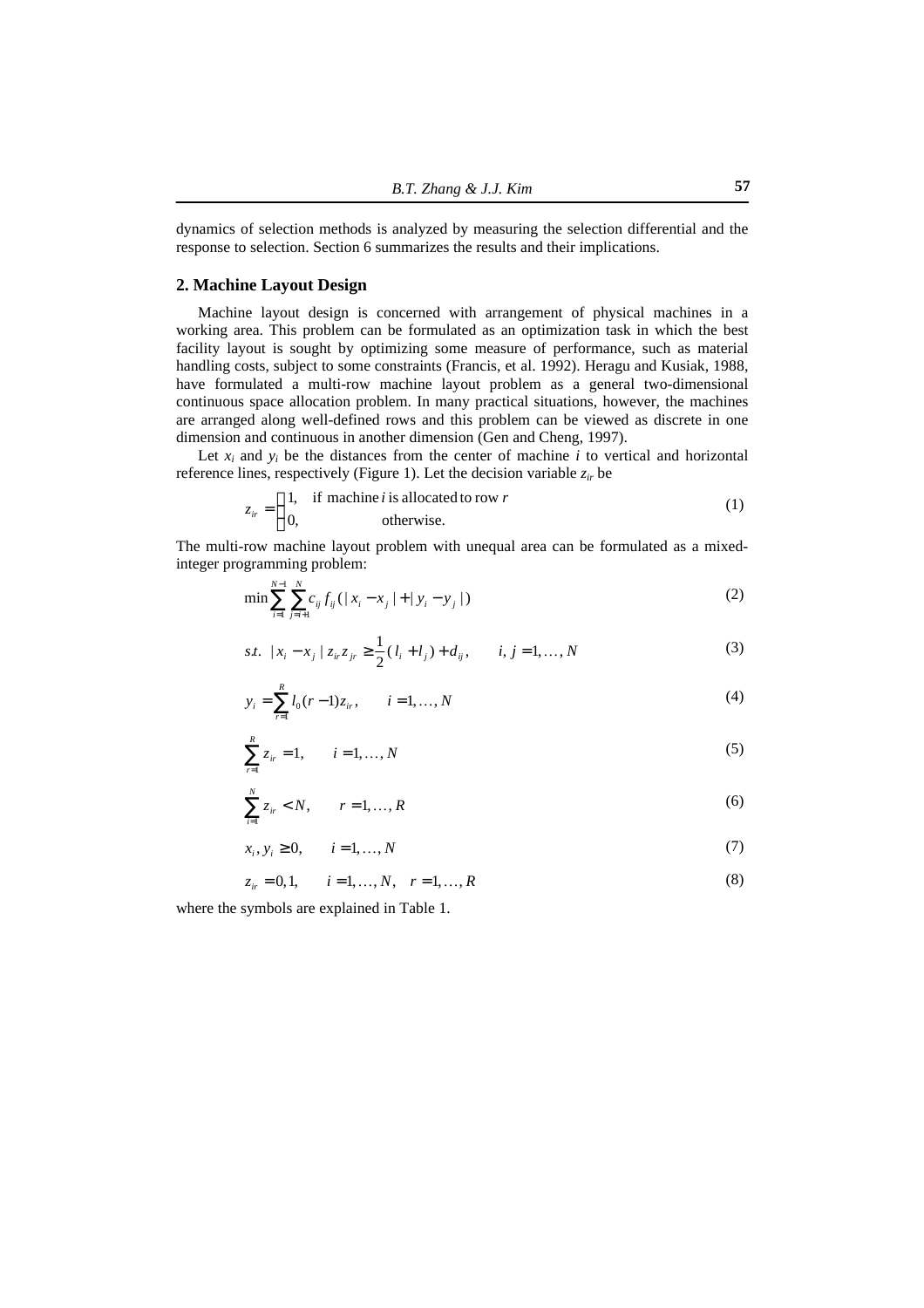

**Figure 1** Machine layout problem.

**Table 1** Symbols for the definition of the machine layout problem.

| Symbol         | Description                                                                 |
|----------------|-----------------------------------------------------------------------------|
| N              | number of machines                                                          |
| R              | number of rows                                                              |
| $f_{ij}$       | frequency of trips between machines i and j                                 |
| $c_{ij}$       | handling cost per unit distance travelled between machines i and j          |
| $l_i$          | length of machine i                                                         |
| $l_0$          | separation between two adjacent rows                                        |
| $d_{ij}$       | minimum distance (clearance) between machines i and j                       |
| $X_i$          | distance between center of machine i and the vertical reference line $l_v$  |
| V <sub>i</sub> | distance between center of machine i and the horizontal reference line $lh$ |

The objective is to minimize the total cost involved in making the required trips between the machines. Constraint (3) ensures that no two machines in this layout overlap. Constraints (5)-(6) ensure that one machine is assigned only to one row. Variable  $y_i$  in (4) is not necessary in this model because it can be determined by *zik*, but with this notation the model can be easily understood. Inequality (7) is a nonnegativity constraint.

Because of the combinatorial nature of machine layout design, heuristic techniques are the most promising approach for solving layout problems of practical size. Recently, evolutionary optimization methods have been used for machine layout design and related problems. Tate and Smith, 1995, applied genetic algorithms to shape-constrained unequal area facility layout problems. Cheng and Gen, 1996, proposed genetic algorithms for solving multi-row machine layout problems.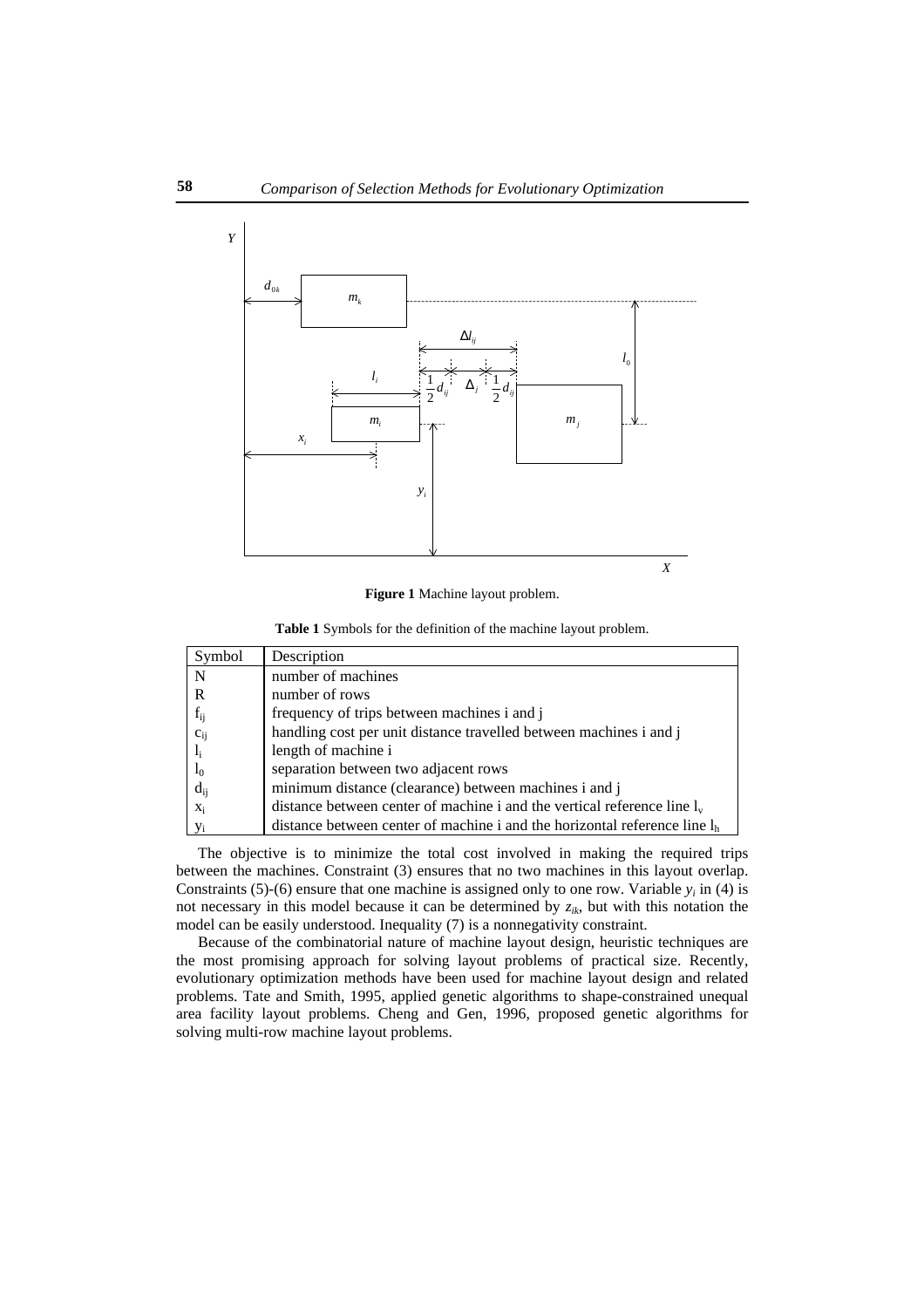## **3. Selection Methods for Evolutionary Design**

Evolutionary algorithms are population-based search methods. The search begins with randomly initialized individuals (or chromosomes) which are iteratively improved. Genetic operators are used to modify the existing individuals and better ones are selected into the next generation.

For the *R*-row layout problem of *N* machines, the chromosome *a* can be represented as

$$
a := [(s_1, s_2, \dots, s_{R-1}), (m_{i_1}, m_{i_2}, \dots, m_{i_n}), (\Delta_{i_1}, \Delta_{i_2}, \dots, \Delta_{i_n})],
$$
\n(9)

where  $m_{i_j}$  represents the machine in the *j*th position, and  $\Delta_{i_j}$  denotes the neat clearance between machines  $m_{i_{j-1}}$  and  $m_{i_j}$ . The separators  $s_k$ ,  $1 \leq s_k \leq N$  and  $s_k < s_{k+1}$ , denote the boundary position to separate the list into *R* parts according to the *R*-row requirement. A machine in the *k*th partition is assigned to the corresponding row.

The initial population is created by randomly generating the separator list, the machine permutation list, and the neat clearance list. Separators are simply random integers  $s_k \in \{1,$ 2, ..., *N* }. A new machine list is generated by a permutation of machine symbols with  $m_{i_j} \in$ {*m*1, *m*1, ..., *mN*}. The neat clearance list is generated within an allowable region. Each field of the layout is modified by crossover and mutation operators. The machine sequences are rearranged by crossover of parent sequences. Mutation is performed by selecting a chromosome and then picking up a random neat clearance which is perturbed.

For fitness evaluation, the  $x_j$  and  $y_j$  values of the *j*th machine are calculated from the coordinates of the *j*th machine. In case of the two-row machine layout problem, chromosomes are decoded as follows:

$$
x_j = x_i + d_{ij} + \Delta_j + \frac{1}{2}(l_i + l_j)
$$
\n(10)

$$
y_j = \begin{cases} 0, & \text{if } m_j \text{ belongs to the first row} \\ l_0, & \text{otherwise.} \end{cases}
$$
 (11)

where  $x_i$  and  $\Delta_j$  are defined as:

$$
x_i = d_{0i} + \Delta_i + \frac{1}{2}l_i
$$
\n(12)

$$
\Delta_j = \Delta l_{ij} - d_{ij} \tag{13}
$$

The fitness of an individual  $a_k$  is evaluated in terms of total cost and penalty to illegality:

$$
f(a_k) = \frac{1}{F_k + \mathbf{e}_k K}, \qquad k = 1, 2, \dots, I
$$
\n<sup>(14)</sup>

where  $F_k$  is the total cost, *k* is a positive penalty value, and  $e_k$  is the penalty coefficient (defined below). The total cost for the *k*-th chromosome is given by

$$
F_k = \min \sum_{i=1}^{N-1} \sum_{j=i+1}^{N} c_{ij} f_{ij} (|x_i^k - x_j^k| + |y_i^k - y_j^k|).
$$
 (15)

To calculate the penalty for violation of working areas, let  $L_k^1$  and  $L_k^2$  be the necessary working areas required by machines which are arranged in the first and second rows,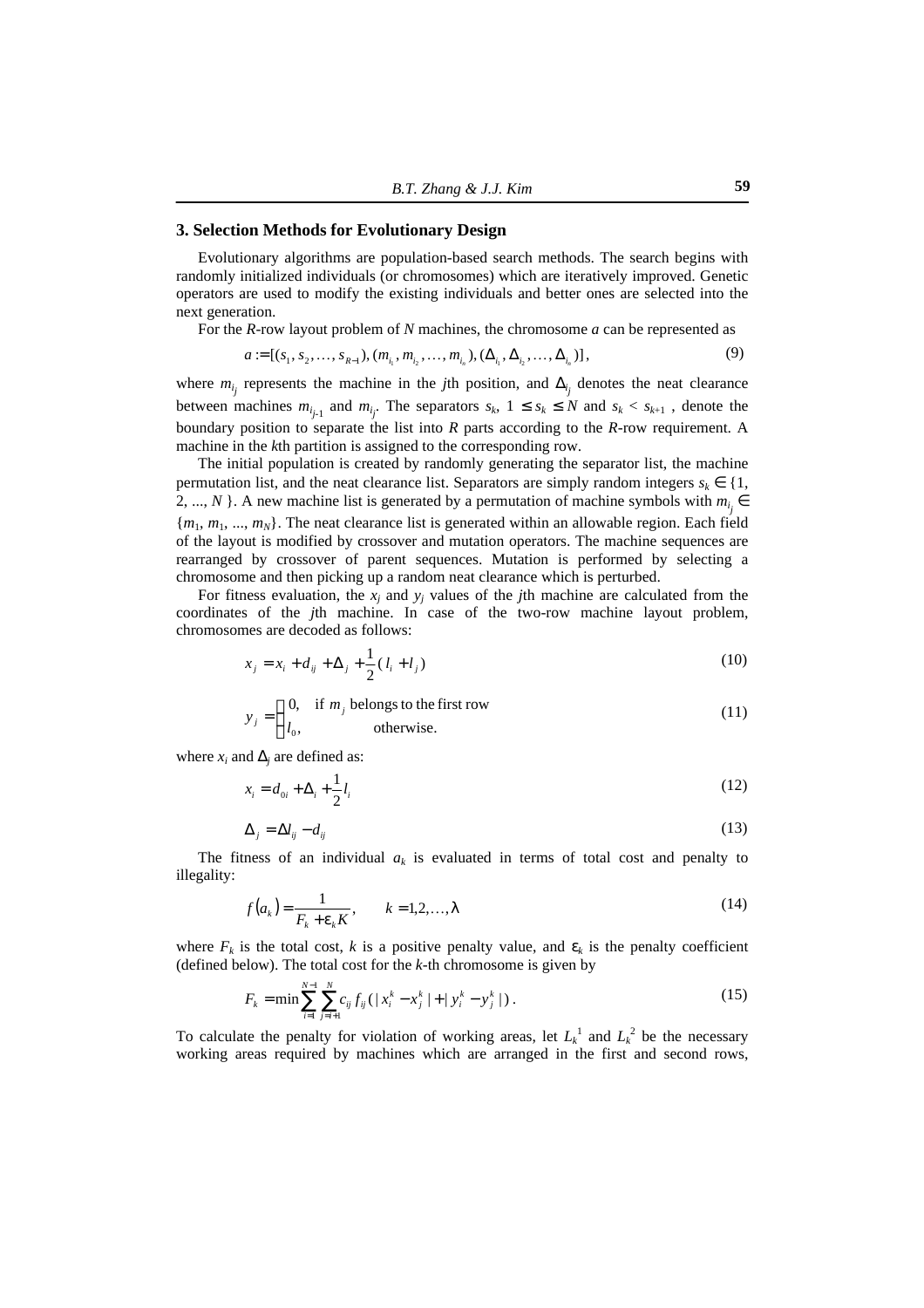respectively, for the given chromosome  $a_k$ , and let  $L_k^u = \max\{L_k^1, L_k^2\}$ . Then, the penalty coefficient  $e_k$  is calculated as follows:

$$
\mathbf{e}_k = \begin{cases} 0, & \text{if } L_k^u - L \le 0 \\ L_k^u - L, & \text{otherwise.} \end{cases} \tag{16}
$$

After the fitness of chromosomes is evaluated, fitter individuals are selected into the next generation. In the following we describe the selection methods we consider in this paper.

In proportional selection, the individuals are selected according to their relative fitness values. The selection probability of *i*th individual at generation *t* is defined as

$$
p_s(a_i^t) = \frac{f(a_i^t)}{\sum_{j=1}^l f(a_i^t)}.
$$
\n(17)

This is a probabilistic selection method in which every individual having non-zero fitness will have a chance to be reproduced. This selection scheme is adopted by the simple genetic algorithm and believed to be the most similar mechanism that occurs in nature.

Tournament selection (Blickle and Thiele, 1995) is performed by choosing parents randomly and reproducing the best individual from this group. When the number of parents is  $q$ , this is called the  $q$ -tournament selection. This process is repeated  $\bf{l}$  times to produce the next generation of individuals. The selection probabilities for *q*-tournament selection are given by

$$
p_s(a_i^t) = \frac{1}{I^q}((I - i + 1)^q - (I - i)^q) \tag{18}
$$

Ranking selection is a selection method which assigns selection probabilities solely on the basis of the rank *i* of individuals, ignoring absolute fitness values. In  $(\mathbf{m} \mathbf{I})$  uniform ranking (Schwefel, 1995), the best **m** individuals are assigned a selection probability of 1/ **m**, while the rest are discarded:

$$
p_s(a_i^t) = \begin{cases} \frac{1}{m}, & 1 \le i \le m \\ 0, & m < i \le l. \end{cases}
$$
 (19)

In (*m*, *l*) linear ranking (Baker, 1985), the individuals are assigned selection probabilities which are proportional to their ranking:

$$
p_s(a_i^t) = \begin{cases} \frac{1}{m} \left( h_{\text{max}} - 2(h_{\text{max}} - 1) \frac{i - 1}{m - 1} \right) & 1 \le i \le m \\ 0, & m < i \le 1. \end{cases}
$$
 (20)

The parameter  $h_{max}$  controls the selection pressure.

Another selection method we compared is the Genitor selection (Whitley, 1989) which is a steady-state selection method. The original version works individual by individual. Each time one individual is chosen according to linear ranking and then the worst individual in the population is replaced. We use here a modified version of this. Instead of choosing one individual we choose two individuals which undergo crossover and mutation to generate two offspring which then replace two worst individuals in the current population.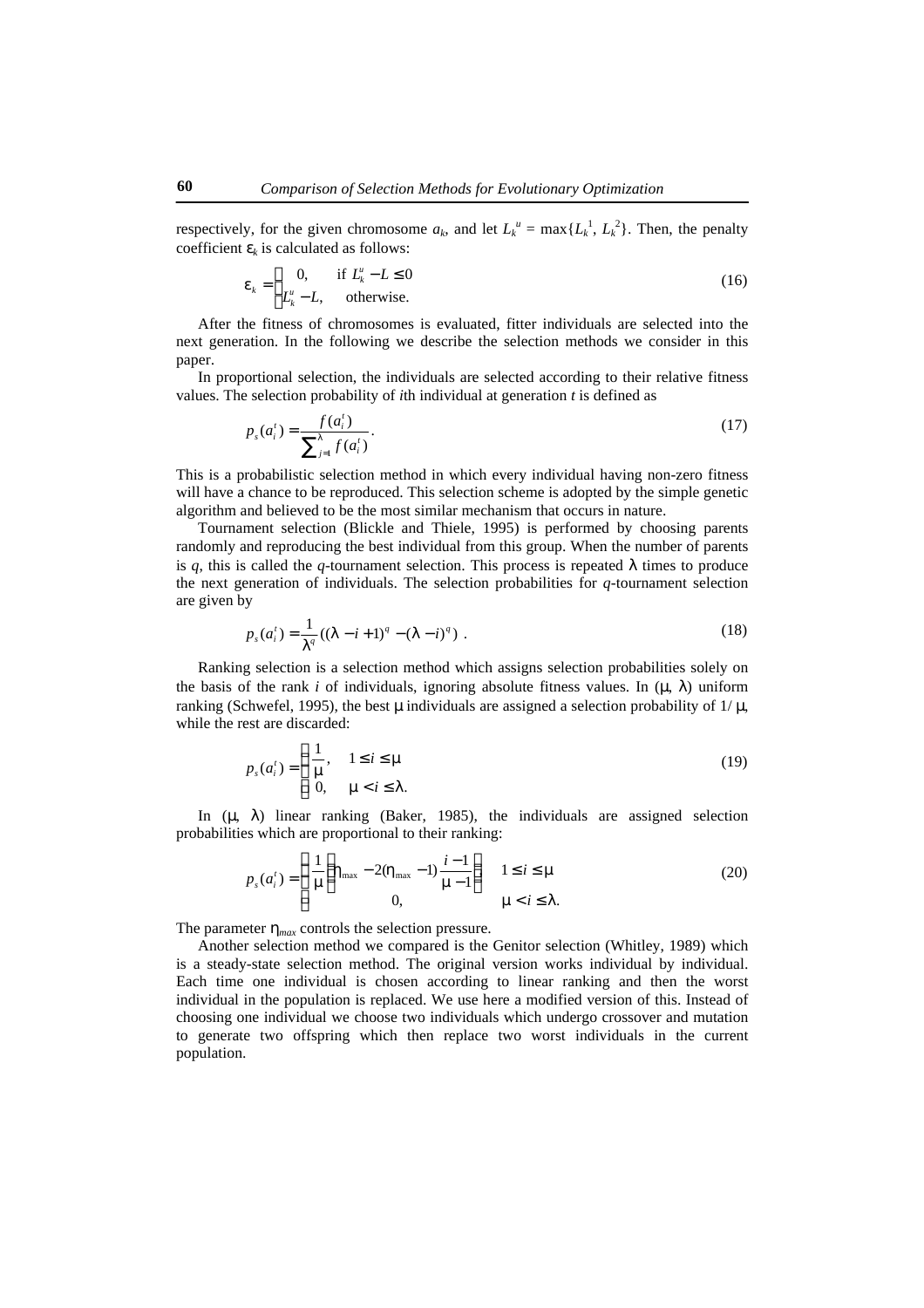We also study the performance of standard optimization methods augmented with genetic operators, i.e. random-mutation hill-climbing and simulated annealing. The hillclimbing algorithm is a greedy method that generates one alternative and accepts it deterministically if it is better than current one. Otherwise, it generates another state. The selection probability of individuals is given as:

$$
p_s(a^t) = \begin{cases} 1, & \text{if } f(a^t) > f(a^{t-1}) \\ 0, & \text{otherwise.} \end{cases} \tag{21}
$$

Simulated annealing is a stochastic greedy method that chooses deterministically the new configuration  $a^t$  if the probability of the state  $a^t$  is greater than the probability of the current state  $a^{t-1}$ . Otherwise, the state  $a^t$  is chosen with the probability given by  $\exp\{-\frac{f}{a^t}\}$  $f(a^{t-1})/kT$ . More formally, the probability of each new state is given as

$$
p_s(a^t) = \begin{cases} 1, & \text{if } \exp\left(-\frac{f(a^t) - f(a^{t-1})}{kT}\right) \ge 1\\ \exp\left(-\frac{f(a^t) - f(a^{t-1})}{kT}\right) & \text{otherwise.} \end{cases}
$$
(22)

Here  $k$  is the Boltzmann's constant and  $T$  is the temperature parameter that controls the greediness of this method. *T* is scheduled to start with a large value and then decrease.

It should be noted that the last two algorithms are point-based search methods. For these algorithms, we use the same genetic operators as in other evolutionary search except the selection operator.

#### **4. Experimental Results**

Experiments have been performed for two-row machine layout problems. The number of machines was *N*=10, 20, 30, 40, 50. For each problem size, 100 problem instances were generated at random and the selection methods were compared on this set of instances. Optimization process was terminated if 50 consecutive generations achieved no improvement in fitness or when the maximum number of generations allowed was reached. For all selection methods except simulated annealing, we employed the elitist strategy to ensure nondecreasingness in best fitness values. For steady-state and point-based selection schemes, a single generation was considered equivalent to the number of selection steps necessary for generating the population size. For larger size problems, we used a larger population size and a greater number of generations than for small size problems (Table 2).

Some preliminary experiments were made to find out the best parameter values for each selection scheme. Following the results as shown in Figures 2 and 3, we have chosen the tournament size of *q*=2 for tournament selection and the truncation threshold of 0.6 for ranking selection. The parameter for linear ranking was  $h_{max} = 1.1$  as recommended in Baker, 1985. Crossover rate was 0.4 and mutation rate was 0.2.

Performance of selection methods was compared in terms of solution quality and convergence time. Table 3 summarizes the fitness values of selection methods at the time the convergence criterion was met. It can be observed that tournament selection (TS), ranking selections (RS and RSL), and Genitor selection (GS) obtained comparable performance in average fitness which is significantly better than that of proportional selection (PS), simulated annealing (SA), and hill-climbing (HC). SA and HC were slightly better than PS, except for *N*=10.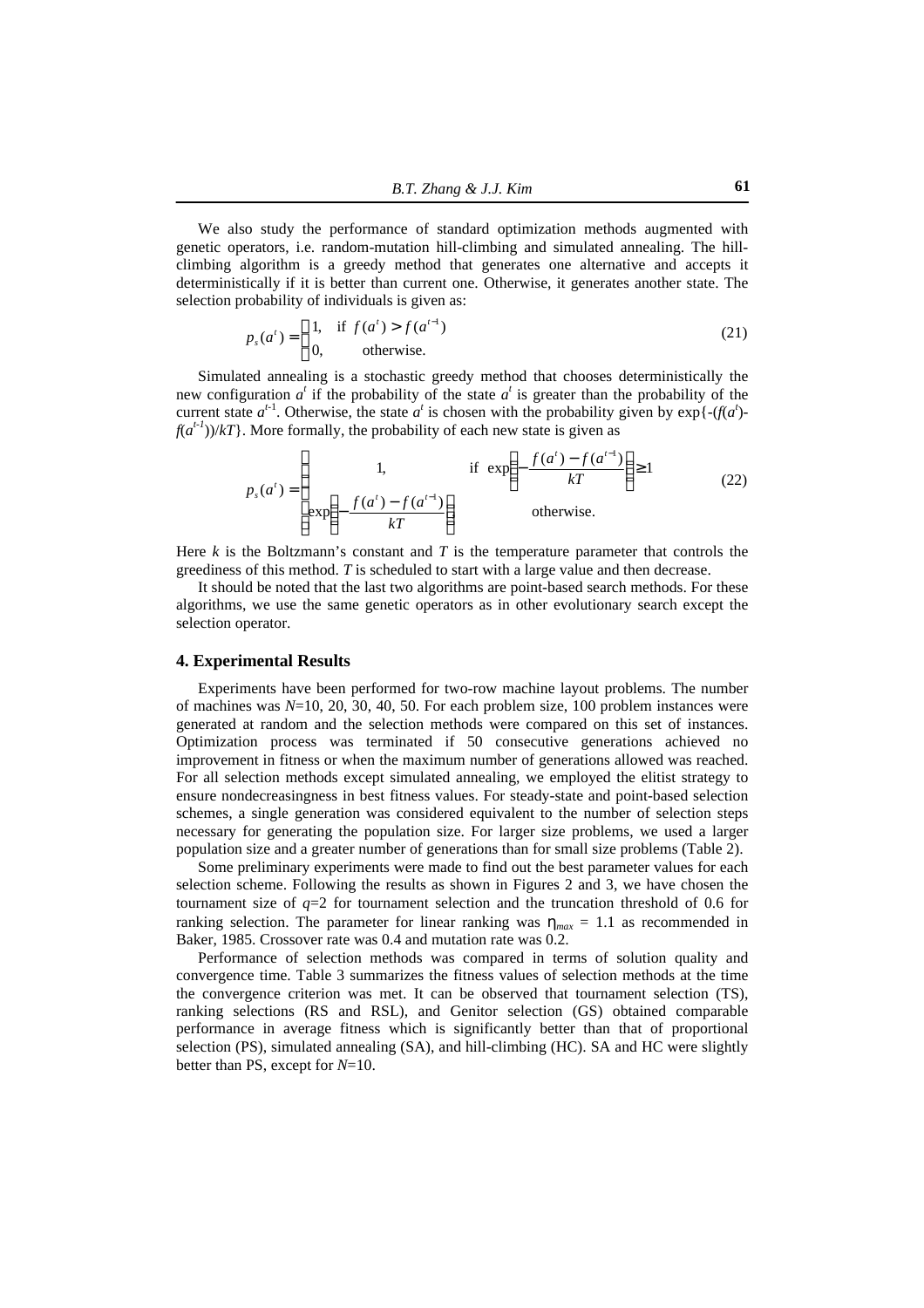The convergence time of selection methods was compared in Table 4. It can be seen that point-based selection (SA and HC) and ranking selection were best in convergence speed. Ranking selection was 3-4 times faster than tournament selection which was faster than proportional selection by a factor of approximately two. Genitor selection was relatively fast for small size problems (*N*=10), but it was very slow for large size problems (*N*=50). Table 4 also shows the standard deviation of the convergence time. Tournament and Genitor selection had relatively large deviations.

Combined performance of solution quality and convergence speed was depicted in Figures 4 and 5 for *N*=20 and *N*=50, respectively. Shown are the evolution of average fitness values for each method. The curves clearly indicate that the selection methods can be classified into three categories: (TS, RS, GS), (SA, HC), and (PS). Figure 6 shows the distribution of runs for the selection schemes (PS, TS, RS, GS) in the fitness-time space. In this scatter diagram, the points located in the upper left corner represent good runs, achieving high-quality solutions with a small amount of computation time. To summarize, tournament selection and ranking selection outperformed the proportional selection in terms of a combined performance measure of solution quality and optimization speed. They also outperformed SA and HC. Genitor selection achieved sometimes good solutions but usually with a large amount of time.

**Table 2** Parameter values used for experiments.

| Parameter                |            |      | Value |      |       |
|--------------------------|------------|------|-------|------|-------|
| Number of machines $N$   | 10         | 20   | 30    | 40   | 50    |
| Population size $P$      | <b>200</b> | 400  | 600   | 800  | 1000  |
| Max generation $G_{max}$ | 2000       | 4000 | 6000  | 8000 | 10000 |



**Figure 2** Finding the best tournament size *q*.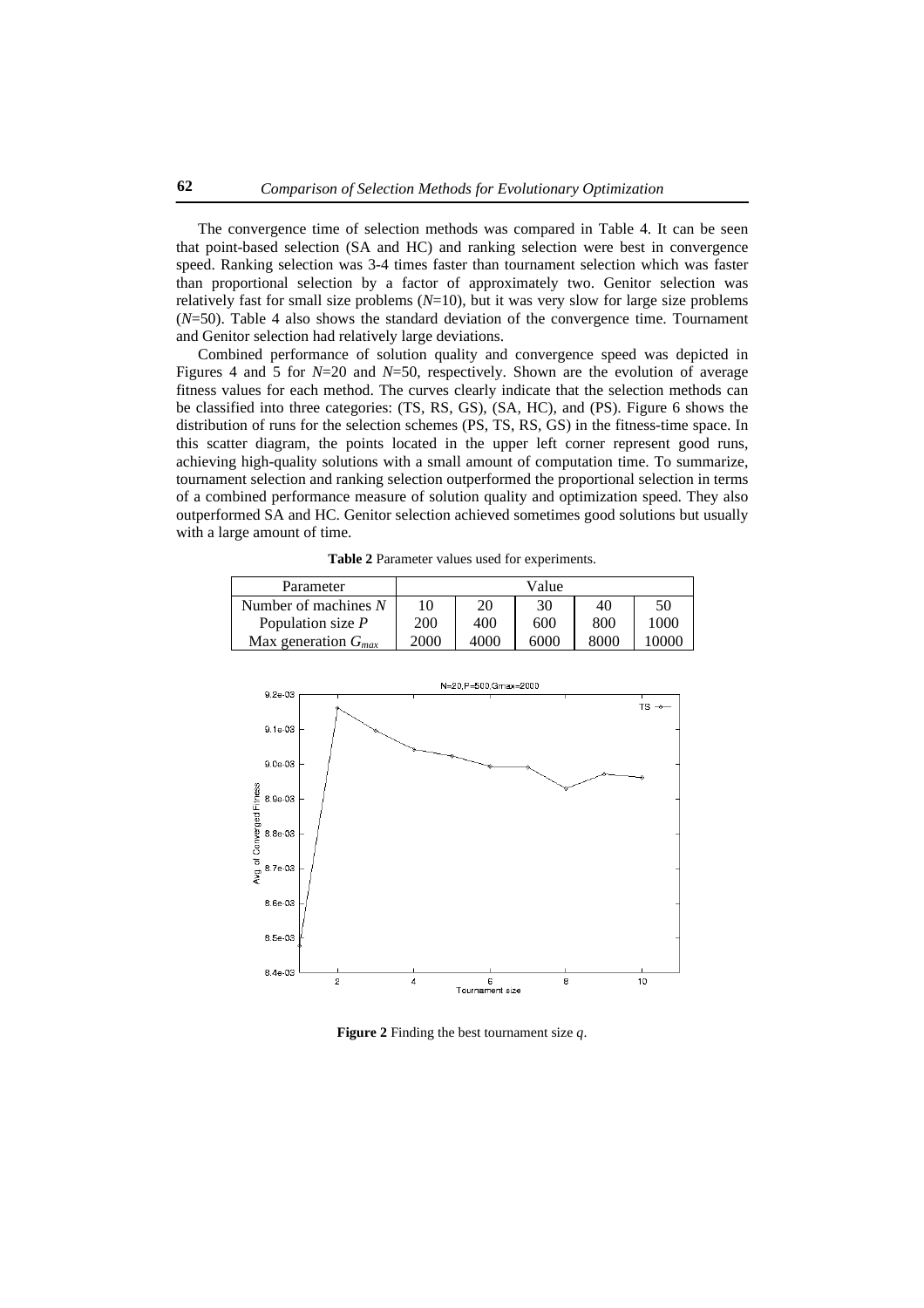

**Figure 3** Finding the best truncation rate.

| N  | unit             | PS          | <b>TS</b>   | RS          | <b>RSL</b>  | <b>GS</b>   | <b>SA</b>   | HC          |
|----|------------------|-------------|-------------|-------------|-------------|-------------|-------------|-------------|
| 10 | $\times 10^{-2}$ | 6.277       | 6.476       | 6.465       | 6.459       | 6.460       | 6.096       | 6.113       |
|    |                  | ±1.159      | ±1.093      | ±1.087      | ±1.095      | ±1.094      | ±1.121      | ±1.097      |
| 20 | $\times 10^{-3}$ | 8.394       | 9.368       | 9.376       | 9.384       | 9.311       | 8.399       | 8.615       |
|    |                  | $\pm 1.317$ | ±1.018      | $\pm 1.034$ | ±1.065      | ±1.062      | $\pm 1.201$ | ±1.178      |
| 30 | $\times 10^{-3}$ | 2.608       | 2.858       | 2.853       | 2.850       | 2.838       | 2.631       | 2.681       |
|    |                  | ±0.291      | $\pm 0.235$ | $\pm 0.229$ | $\pm 0.230$ | $\pm 0.236$ | $\pm 0.330$ | ±0.341      |
| 40 | $\times 10^{-3}$ | 1.143       | 1.231       | 1.232       | 1.229       | 1.211       | 1.186       | 1.186       |
|    |                  | $\pm 0.115$ | $\pm 0.098$ | ±0.095      | ±0.095      | $\pm 0.106$ | ±0.129      | $\pm 0.132$ |
| 50 | $\times 10^{-4}$ | 5.958       | 6.416       | 6.418       | 6.412       | 6.409       | 6.009       | 6.131       |
|    |                  | ±0.504      | ±0.496      | ±0.500      | ±0.499      | ±0.525      | $\pm 0.666$ | ±0.577      |

**Table 4** Comparison of convergence time (number of function evaluations).

| $\boldsymbol{N}$    | unit          | PS          | <b>TS</b>   | RS          | <b>RSL</b>  | <b>GS</b> | <b>SA</b>   | HC          |
|---------------------|---------------|-------------|-------------|-------------|-------------|-----------|-------------|-------------|
| 10                  | $\times 10^5$ | 2.778       | 1.510       | 0.487       | 0.524       | 1.756     | 0.215       | 0.282       |
|                     |               | $\pm 0.928$ | $\pm 0.924$ | $\pm 0.254$ | $\pm 0.239$ | ±1.202    | $\pm 0.130$ | $\pm 0.143$ |
| 20                  | $\times 10^5$ | 8.274       | 3.953       | 0.967       | 0.917       | 6.831     | 1.033       | 1.146       |
|                     |               | ±3.504      | $\pm 3.850$ | $\pm 0.356$ | $\pm 0.334$ | ±7.530    | $\pm 0.435$ | $\pm 0.589$ |
| $\times 10^5$<br>30 |               | 13.097      | 6.254       | 1.851       | 1.603       | 13.875    | 2.200       | 4.084       |
|                     |               | ±5.434      | $\pm 6.072$ | $\pm 0.511$ | $\pm 0.537$ | ±18.994   | $\pm 0.840$ | $\pm 1.800$ |
| 40                  | $\times 10^5$ | 19.443      | 8.052       | 2.954       | 2.456       | 20.745    | 4.810       | 9.427       |
|                     |               | $\pm$ 5.350 | $\pm 8.001$ | $\pm 0.605$ | $\pm 0.529$ | ±27.964   | ±2.128      | ±3.946      |
| 50                  | $\times 10^5$ | 27.611      | 12.713      | 4.475       | 4.038       | 33.253    | 7.231       | 4.724       |
|                     |               | ±9.206      | ±11.696     | ±0.975      | ±0.959      | ±44.378   | ±2.833      | $\pm 0.303$ |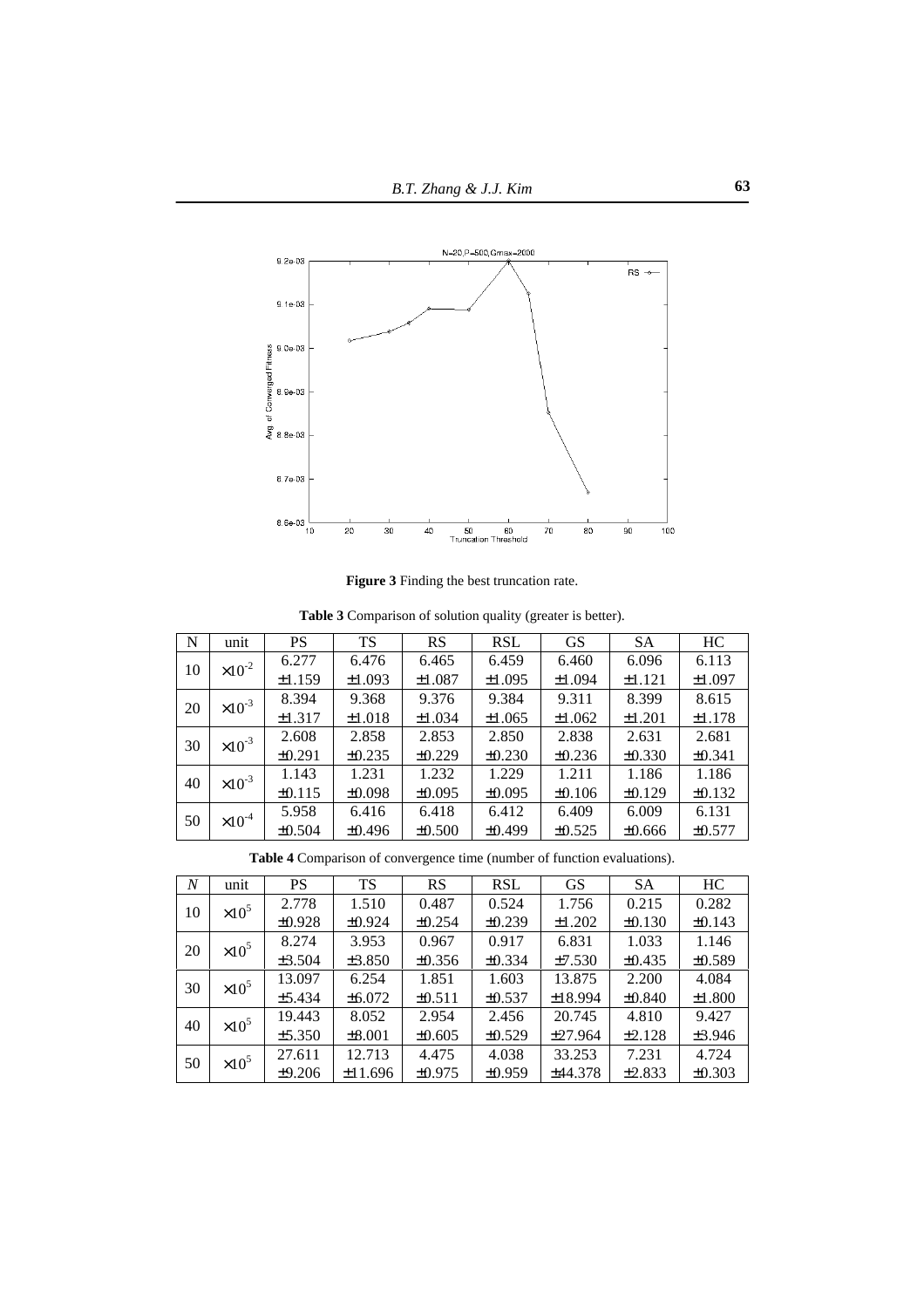

**Figure 5** Evolution of fitness values averaged over 100 runs (*N*=50).

## **5. Analysis**

Analysis of selection in evolutionary algorithms can be made at three different levels: the fitness of the best individual (Goldberg and Deb, 1991; Bäck, 1996), the average fitness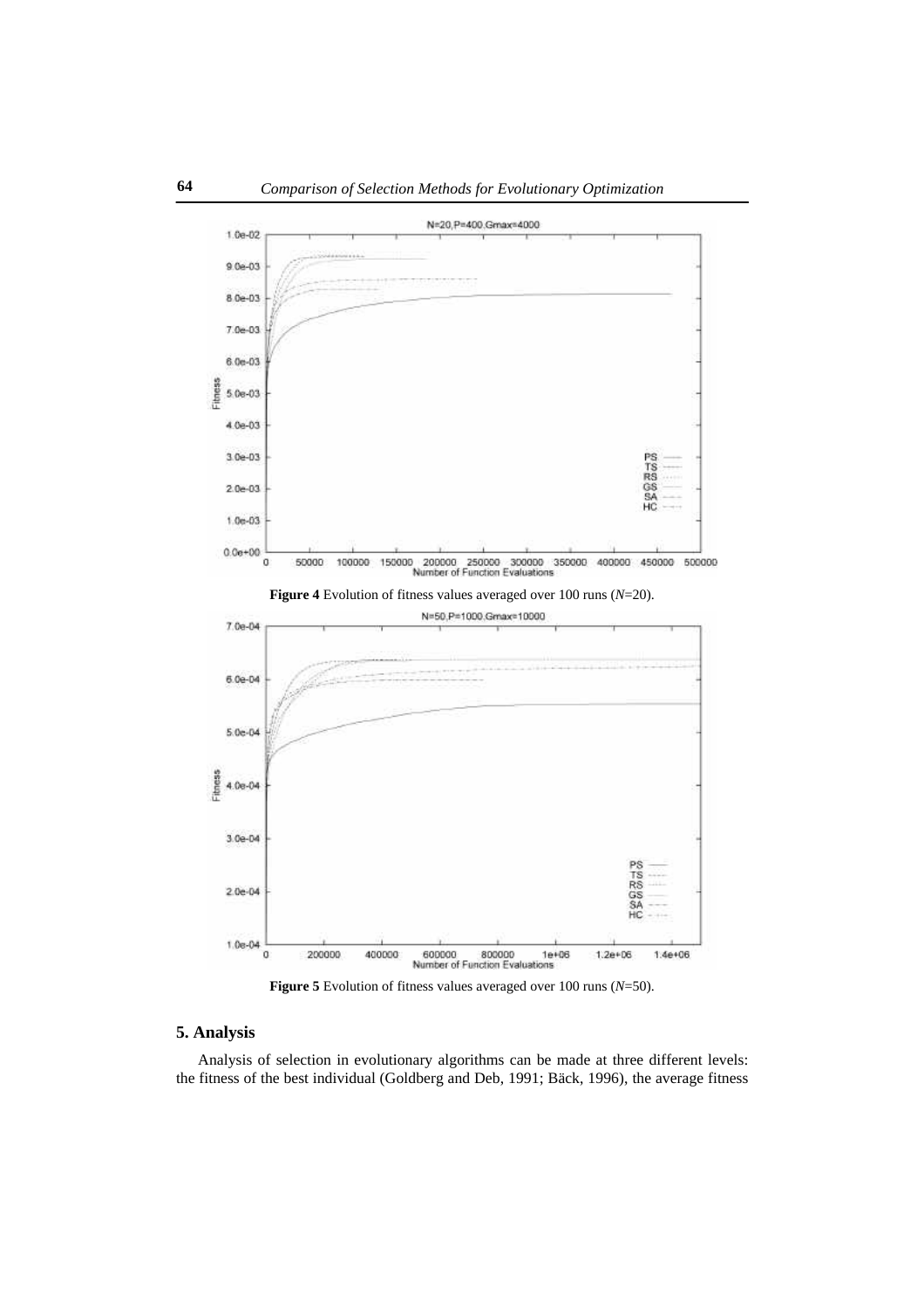of the population (Mühlenbein and Schlierkamp-Voosen, 1993), and the distribution of fitness values in the population (Blickle and Thiele, 1995). In the following, we analyze the experimental results by comparing them with those of theoretical analysis. This analysis is based on the best fitness. We also examine the behavior of selection schemes in terms of the selection differential and the response to selection (Mühlenbein and Schlierkamp-Voosen, 1993) which are measures of selective pressure based on average fitness.

#### **5.1 Convergence Time**

Goldberg and Deb, 1991, introduced the concept of takeover time to characterize the effect of selection in the absence of any genetic operators. Takeover time is defined as the number of generations at which the population contains *l* -1 or more copies of the best individual  $a_{best}^0$  contained in the initial population. Let  $B(t)$  denote the set of individuals at *t*th generation that are the same as  $a_{best}^0$ :

$$
B(t) = \left\{ i \mid a_i^t = a_{best}^0, \quad i = 1, ..., I \right\}.
$$
 (23)

The takeover time  $t^*$  is then defined as

$$
\mathbf{t}^* = \min\left\{ t \mid \text{size}(B(t)) \ge 1 - 1 \right\},\tag{24}
$$

where  $\text{size}(B(t))$  is the number of elements in  $B(t)$ . Small takeover times characterize strong selective pressure while large takeover times impose weak selective pressure on the search. Takeover time is useful for the comparative analysis of convergence speed of several selection schemes. But, this does not take into account the effect of other genetic operators such as crossover and mutation.



**Figure 6** Distribution of final fitness values for various selection schemes (*N*=50).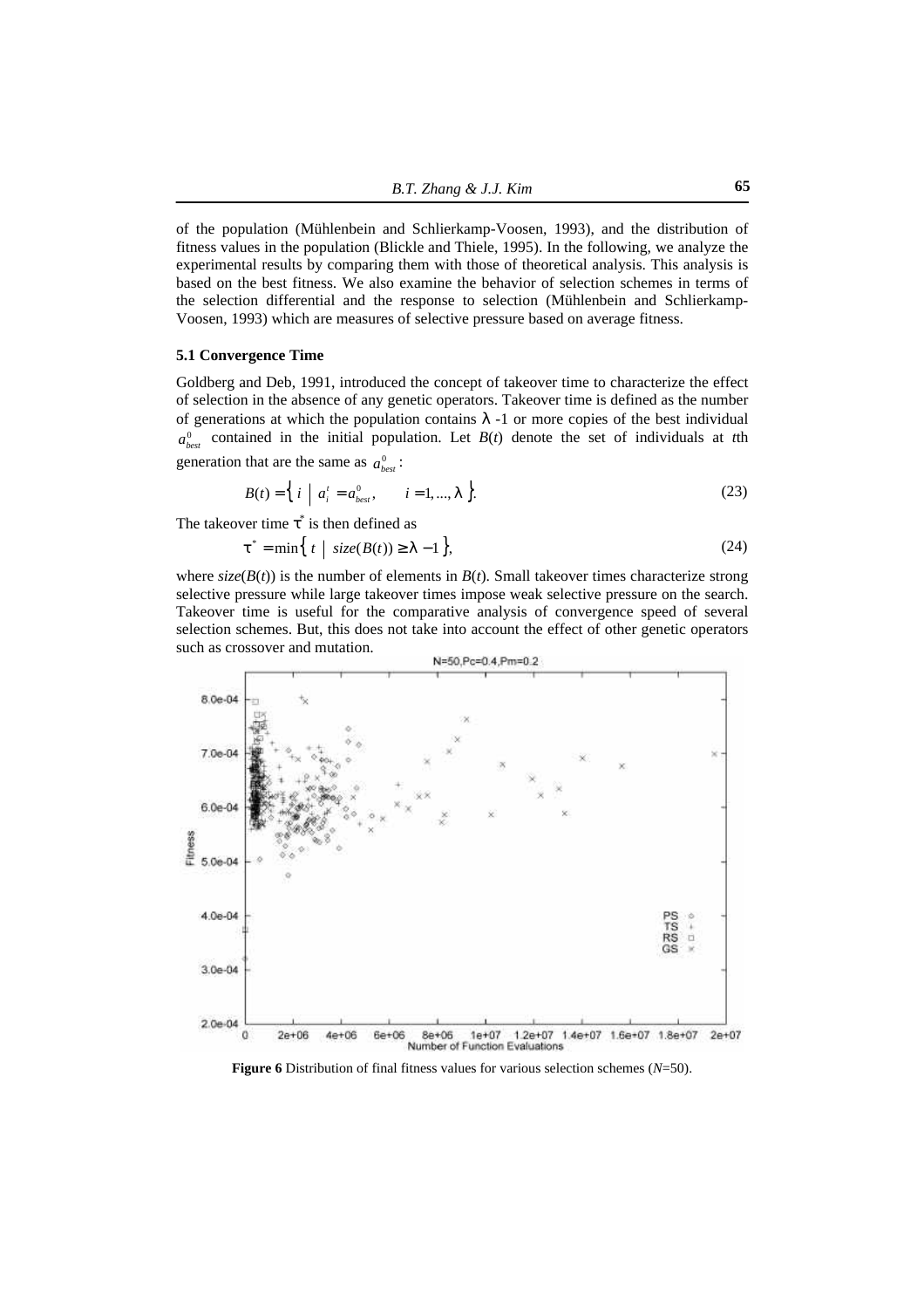In our experiments, the convergence time *t* was measured as follows:

$$
\boldsymbol{t} = \min\left\{t_{\text{emp}}, G_{\text{max}}\right\},\tag{25}
$$

where  $G_{max}$  is the maximum number of generations allowed and  $t_{enn}$  is the empirical convergence time measured as

$$
t_{emp} = \min\left\{t \mid f_{best}(t) = f_{best}(t - \Delta t)\right\},\tag{26}
$$

Here  $f_{best}$  (*t*) is the best fitness at generation *t* and  $f_{best}(t - \Delta t)$  is the best fitness of  $\Delta t$ generations before *t*. It should be noted that we check the phenotypic convergence rather than the genotypic as used in takeover time.

Table 5 compares the theoretical takeover times derived in Goldberg and Deb, 1991, with our empirical results in terms of convergence time and solution quality. For clarity, the table shows only relative values in terms of rank and the number of function evaluations (the values in parentheses). As expected, convergence time alone does not suggest much on what is the best selection method for the given problem since it does not take into account the solution quality. For example, in terms of convergence speed PS is better than GS. However, considering the solution quality together, PS is worse than GS as the values in the table indicate.

### **5.2 Response to Selection**

To explain the experimental results we analyzed the dynamics of population fitness using the concepts of the selection differential and the response to selection as suggested by Mühlenbein and Schlierkamp-Voosen, 1993. The response to selection is defined as the difference between the population mean fitness of generation *t*+1 and the population mean of generation  $t$ .  $R(t)$  measures the expected progress of the population:

$$
R(t) = M(t+1) - M(t),
$$
\n(27)

where  $M(t)$  denotes the average fitness of the population at generation  $t$ . Selection differential is defined as the difference between the mean fitness of the selected parents  $M<sub>s</sub>(t)$  and the mean fitness of the population:

$$
S(t) = Ms(t) - M(t),
$$
\n(28)

**Table 5** Comparison of theoretical and empirical results in convergence time. Empirical results are for the machine layout problem with *N*=50. Shown are the ranks of performance with their actual values in parentheses.

| Method                      | Takeover time | Empirical time | Empir. quality |
|-----------------------------|---------------|----------------|----------------|
| Ranking selection (RS)      | $O(N \ln n)$  | (4.4)          | (6.4)          |
| Tournament selection (TS)   | $O(\ln n)$    | 2(12.7)        | (6.4)          |
| Proportional selection (PS) | $O(N \ln n)$  | 3(27.6)        | 4 (5.9)        |
| Genitor selection (GS)      | $O(\ln n)$    |                | (6.4)          |

These measures are useful to make predictions on the behavior of evolutionary algorithms. That is, the designer of the algorithm can try to predict the  $R(t)$  values from the *S*(*t*) values based on the equation:

$$
R(t) = bi S(t),
$$

(29)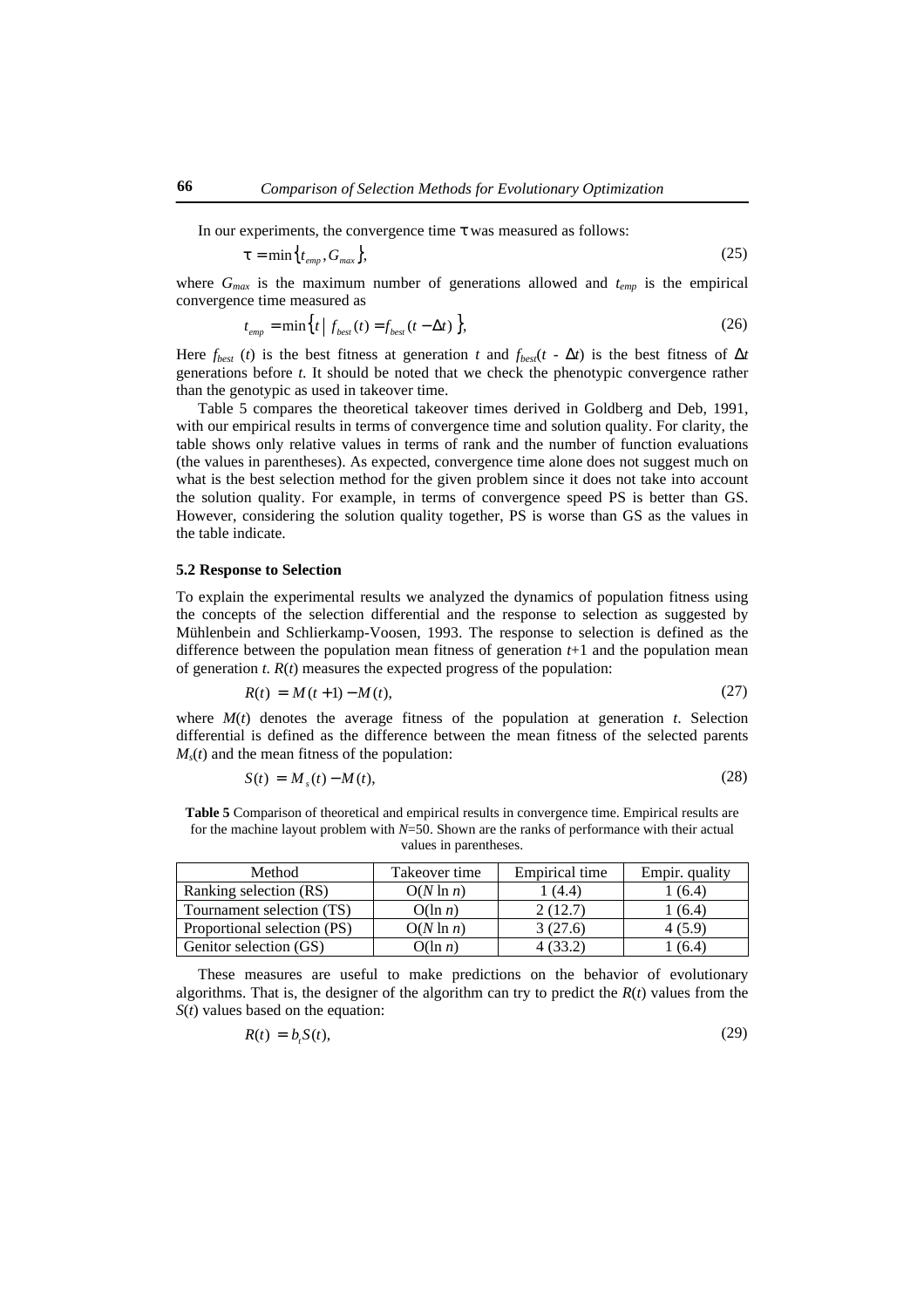where  $b_t$  is called the realized heritability in quantitiative genetics. Assuming  $b_t$  is a constant for a certain number of generations, the cumulative response  $R_s$  for  $s$  generations can be predicted by

$$
R_s = \sum_{t=1}^{S} R(t) = b \sum_{t=1}^{S} S(t). \tag{30}
$$

The response to selection is the product of the heritability and the selection differential.

Figures 7 and 8 depict the average values of *S*(*t*) and *R*(*t*) over 20 runs for each selection method. In this analysis we compared four methods (PS, TS, RS, and GS) on the layout design problem of size *N*=20. It is interesting to note that there are some clear difference in the selection differential curves (Figure 7), but the response-to-selection curves (Figure 8) converge to more or less similar values as generation goes on. Figure 9 shows the actual values for  $S(t)$  -  $R(t)$ . It can be seen that RS and TS, the two best selection methods in our experiments, have relatively large difference values.



**Figure 7** Selection differential curves.

In theory, large  $S(t)$  -  $R(t)$  values for a fixed  $S(t)$  indicate small heritability since

$$
S(t) - R(t) = S(t) - bt S(t) = (1 - bt) S(t),
$$
\n(31)

where we used the relationship  $(29)$  and  $b<sub>t</sub>$  is the realized heritability. Combining this theory with the experimental results, we can conclude that having large selection differential and small heritability at the same time is a characteristic for being a good evolutionary algorithm for optimization.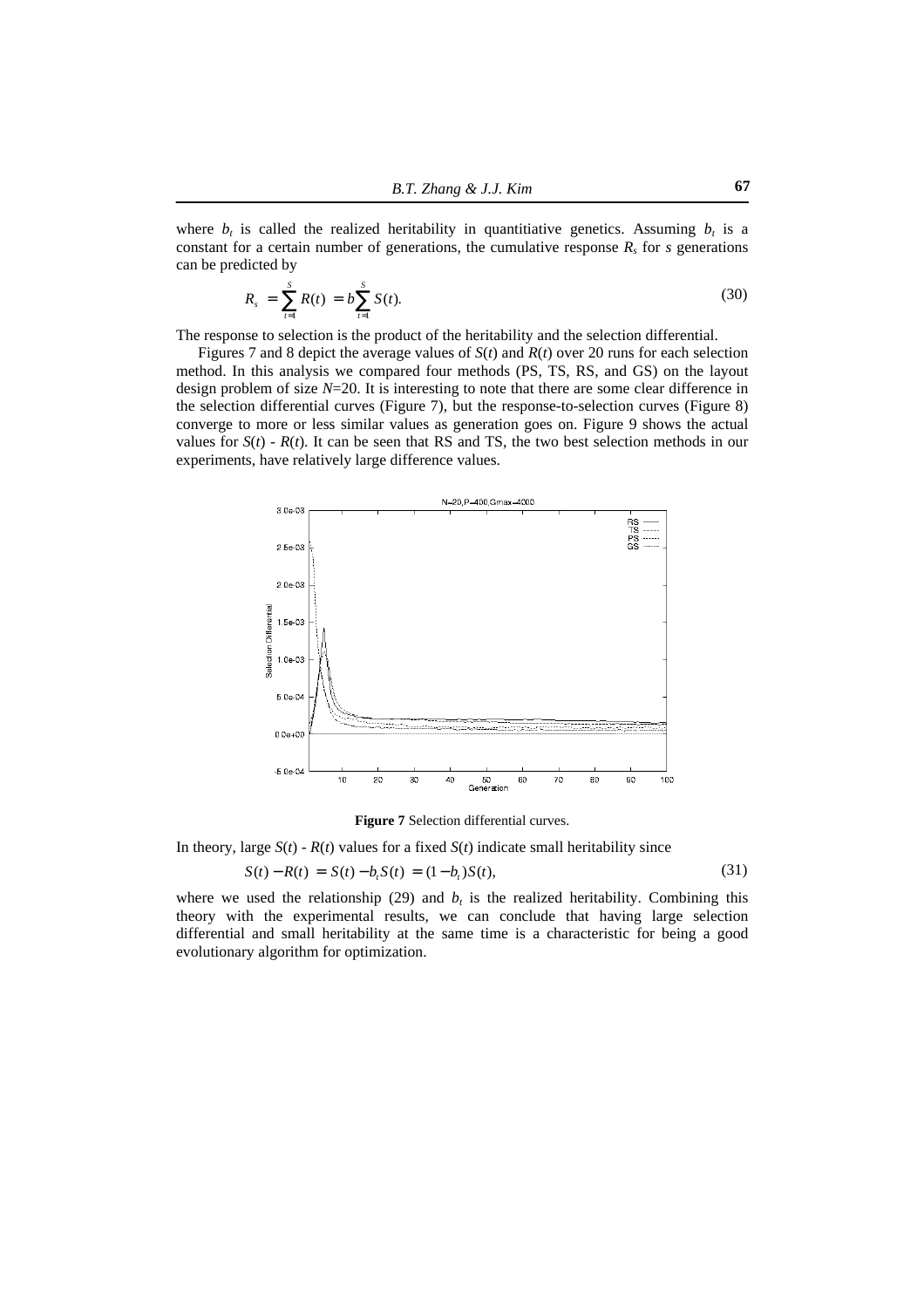

**Figure 8** Response to selection curves.



**Figure 9** The  $S(t)$ - $R(t)$  curves indicating the diversity of selection methods.

## **6. Conclusion**

A set of selection schemes has been compared in the context of real-life industrial optimization problems. We considered the combined effect of selection and other genetic operators on solution quality and convergence speed. The optimization process was considered to be converged if it either reached the maximum generation or achieved no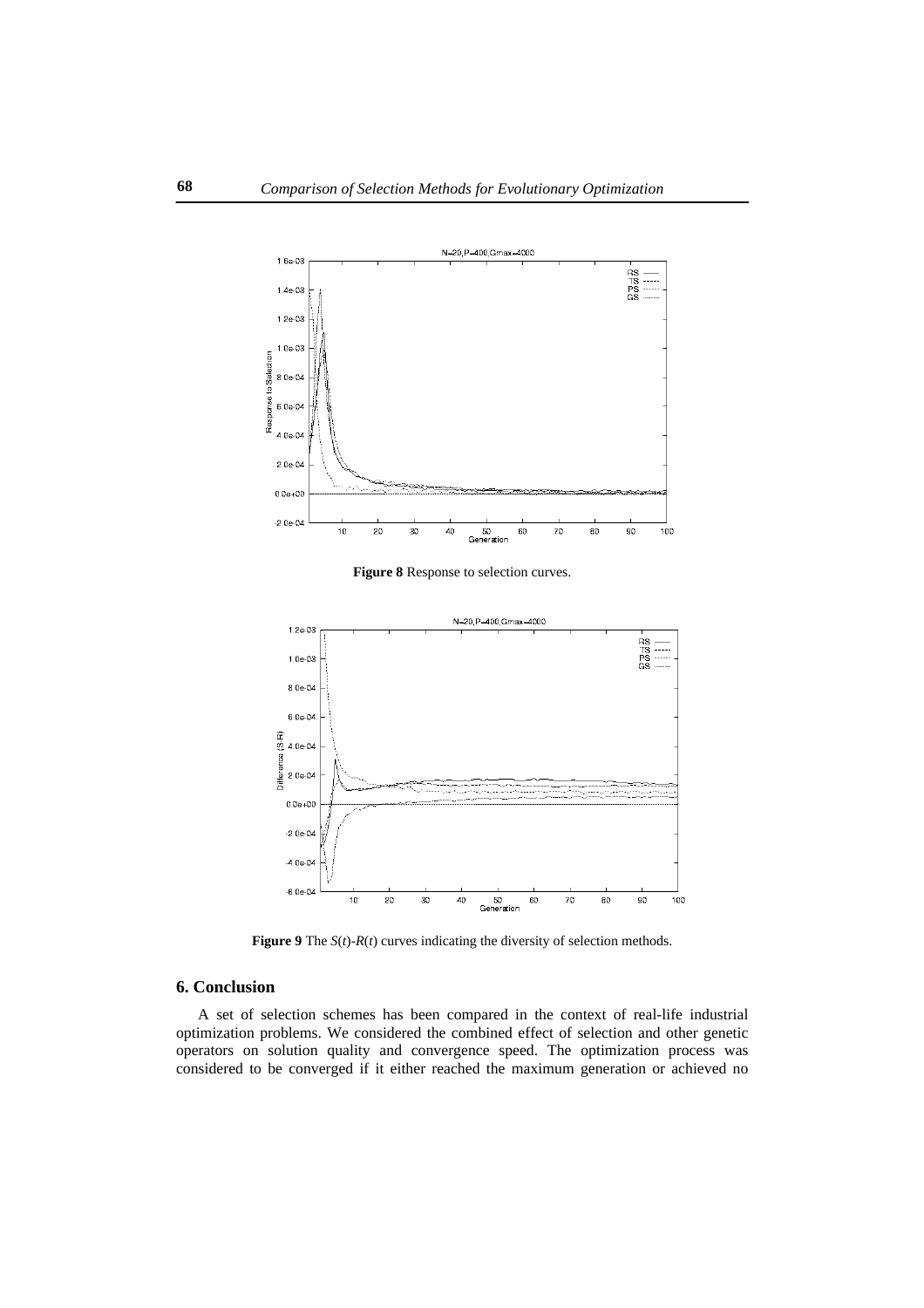performance improvement in a fixed number of consecutive generations. This problem setting is more realistic than that of previous studies since practical applications require acceptable solutions within a time limit. Our experimental results show strong evidence that ranking selection and tournament selection are a better choice than proportional selection. The Genitor selection achieved sometimes comparable fitness to that of ranking and tournament selection but was usually much slower.

To see the characteristics of the selection methods we analyzed the dynamics of the evolutionary algorithms with different selection schemes by measuring the selection differential and the response to selection. It turned out that ranking selection and tournament selection had larger selection differential values but more or less similar response to selection values compared to proportional selection and Genitor selection. This suggests that large selection differential combined with small heritability is an important property for effective evolutionary optimization.

#### **Acknowledgments**

This research was supported in part by the Korea Science and Engineering Foundation (KOSEF) under grants 96-0102-13-01-3 and 981-0920-107-2.

#### **References**

Bäck T. (1996) *Evolutionary Algorithms in Theory and Practice*, Oxford University Press, New York.

- Bäck T. & Hoffmeister F. (1991) Extended selection mechanisms in genetic algorithms, In Belew, R.K. and Booker, L.B. (eds.), *Proceedings of Fourth International Conference on Genetic Algorithms*, Morgan Kaufmann, pp. 92-99.
- Baker J.E. (1985) Adaptive selection methods for genetic algorithms, In *Proceedings of International Conference on Genetic Algorithms and Their Applications*, pp. 100-111.
- Blickle T. & Thiele L. (1995) A mathematical analysis of tournament selection, In *Proceedings of Sixth International Conference on Genetic Algorithms*, Morgan Kaufmann, pp. 9-16.
- Cheng R. & Gen M. (1996) Genetic algorithms for multi-row machine layout problem, *Engineering Design and Automation*.
- Deb K. & Goldberg D.E. (1989) An investigation of niche and species formation in genetic function optimization, In *Proceedings of Third International Conference on Genetic Algorithms*, Morgan Kaufmann, pp. 42-50.
- Francis R., McGinnis L., & White J. (1992) *Facility Layout and Location: An Analytical Approach*, 2-nd ed., Prentice Hall, Englewood Cliffs, NJ.
- Gen M. & Cheng R. (1997) *Genetic Algorithms and Engineering Design*, Wiley.
- Goldberg D.E. (1990) A note on Boltzmann tournament selection for genetic algorithms and population-oriented simulated annealing, *Complex Systems*, 4:445-460.
- Goldberg D.E. & Deb D. (1991) A comparative analysis of selection schemes used in genetic algorithms, In Rawlins, G.J.E. (ed.) *Foundations of Genetic Algorithms*, pp. 69-93.
- Grefenstette J. J. (1987) *A User's Guide to GENESIS, Navy Center for Applied Research in Artificial Intelligence*, Washington, D.C.
- Heragu S. & Kusiak A. (1988) Machine layout problem in flexible manufacturing systems, *Operations Research*, 36:258-268.
- Kim J.J. & Zhang B. T. (1998) Comparison of selection schemes for machine layout design, In Proceedings of Asia-Pacific Conference on Simulated Evolution and Learning (SEAL-98), Canberra, Australia.
- Mühlenbein H. (1989) Parallel genetic algorithms, population genetics and combinatorial optimization, In *Proceedings of Third International Conference on Genetic Algorithms*, pp. 416- 422.